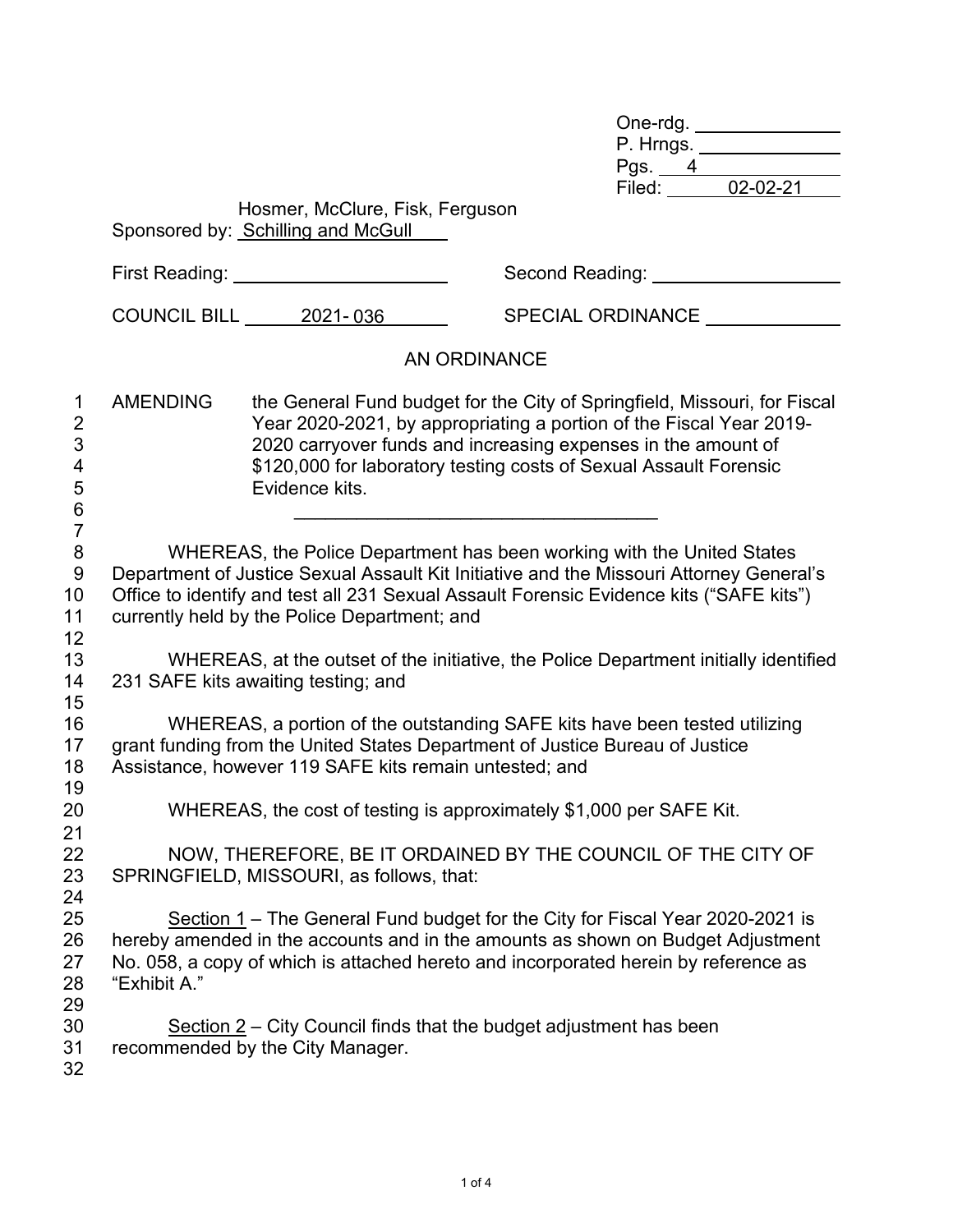| 33 | Section $3$ – The City Manager is directed to cause the appropriate accounting |                           |
|----|--------------------------------------------------------------------------------|---------------------------|
| 34 | entries to be made in the books and records of the City.                       |                           |
| 35 |                                                                                |                           |
| 36 | Section 4 – This Ordinance shall be in full force and effect from and after    |                           |
| 37 | passage.                                                                       |                           |
| 38 |                                                                                |                           |
| 39 | Passed at meeting: __                                                          |                           |
| 40 |                                                                                |                           |
| 41 |                                                                                |                           |
| 42 |                                                                                | Mayor                     |
| 43 |                                                                                |                           |
| 44 | Attest:                                                                        | , City Clerk              |
| 45 |                                                                                |                           |
| 46 | Filed as Ordinance:                                                            |                           |
| 47 |                                                                                |                           |
| 48 |                                                                                |                           |
| 49 | Approved as to form:                                                           | , Assistant City Attorney |
| 50 |                                                                                |                           |
| 51 |                                                                                |                           |
| 52 | Approved for Council action: (Auron                                            | <b>City Manager</b>       |
|    |                                                                                |                           |
|    |                                                                                |                           |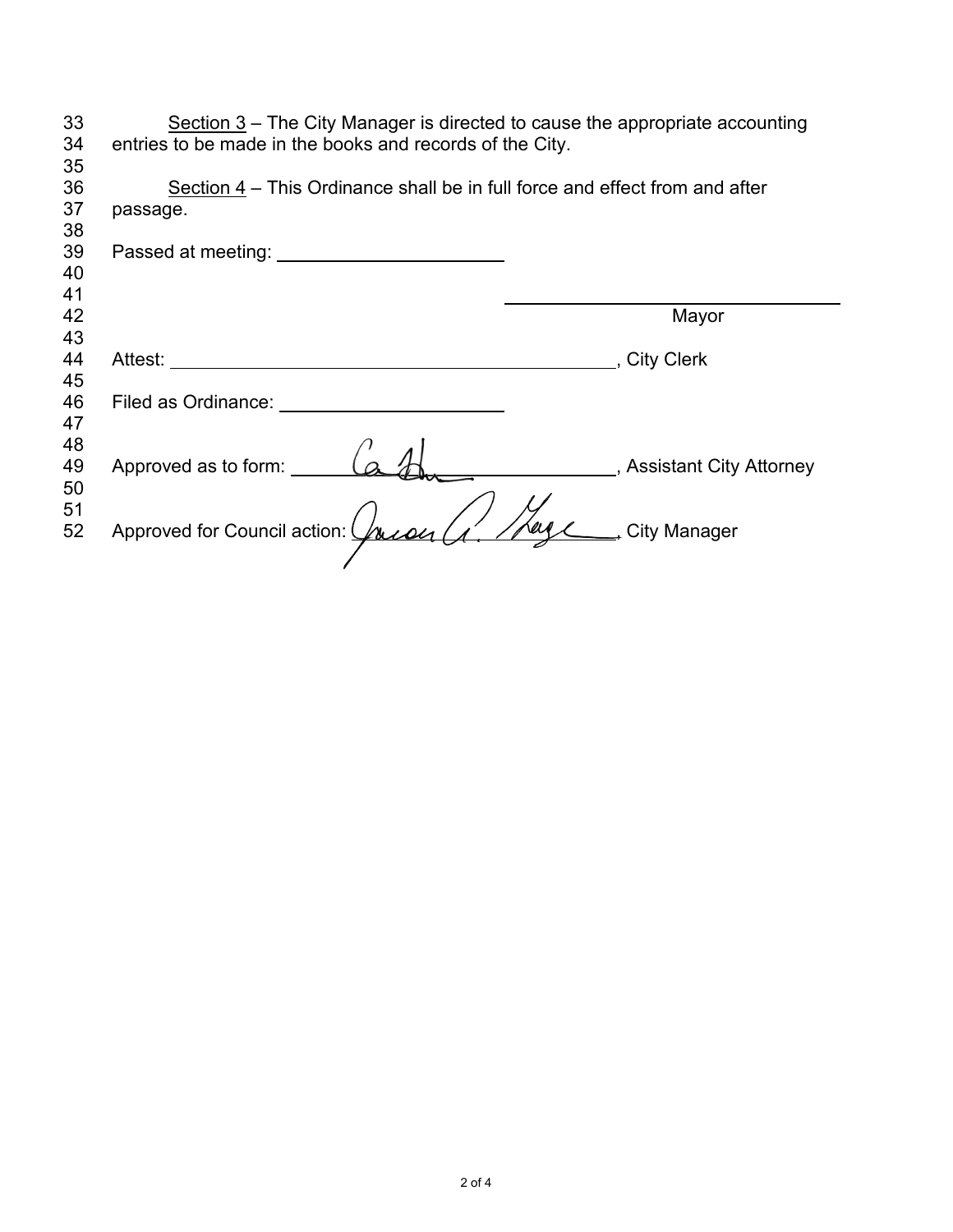## **EXPLANATION TO COUNCIL BILL 2021 - 036**

## FILED: 02-02-21

ORIGINATING DEPARTMENT: Police

PURPOSE: To secure funding for the laboratory testing of sexual assault forensic evidence kits.

BACKGROUND INFORMATION: The Sexual Assault Kit Initiative ("SAKI") is a nationwide undertaking funded by the Bureau of Justice Assistance ("BJA") at the United States Department of Justice ("DOJ") that began in 2015. This initiative helps state and local jurisdictions across the country inventory and test sexual assault forensic evidence ("SAFE") kits, upload eligible offender DNA profiles into a national database, investigate and prosecute cases in which offender DNA profiles match, or "hit," against existing records in the database, and develop procedural and evidence tracking capacity to prevent future backlogs. The Springfield Police Department has been actively engaged in this effort and Chief Williams serves as a member of Missouri Attorney General Multi-Disciplinary Working Group. The Springfield Police Department serves as a model agency for the many aspects of this initiative and is the southwest Missouri hub agency for collection and shipping of backlogged kits from area agencies to be tested under this initiative. The Springfield Police Department initially identified 231 sexual assault forensic kits held and awaiting testing. The department utilized a combination of departmental and initiative grant funds to submit 112 kits for testing. The Springfield Police Department currently has 119 kits remaining in the backlogged group.

REMARKS: The Missouri Attorney General's Office ("AGO") began a preliminary review of the prevalence of untested SAFE kits across Missouri in November 2017. The findings of this review prompted the AGO to apply for and receive a three-year SAKI grant from BJA in late 2018. In October of 2020, the Missouri Attorney General announced it had received an additional \$2 million dollars in grant funds to expedite the testing of backlogged test kits statewide, which include the 119 kits still held by the Springfield Police Department. While a portion of those backlogged kits will be tested through the grant, funding is not available to test them all. The use of city budget carryover funds would allow the testing of all 119 kits. The approximate cost-per-kit for testing is \$1000, requiring a budget adjustment of \$120,000.

Submitted by: Approved by:

\_\_\_\_\_\_\_\_\_\_\_\_\_\_\_\_\_\_\_\_\_\_\_\_\_\_ \_\_\_\_\_\_\_\_\_\_\_\_\_\_\_\_\_\_\_\_\_\_\_\_\_\_\_\_\_

Williams, Chief of Police /Jason Gage, City Manager